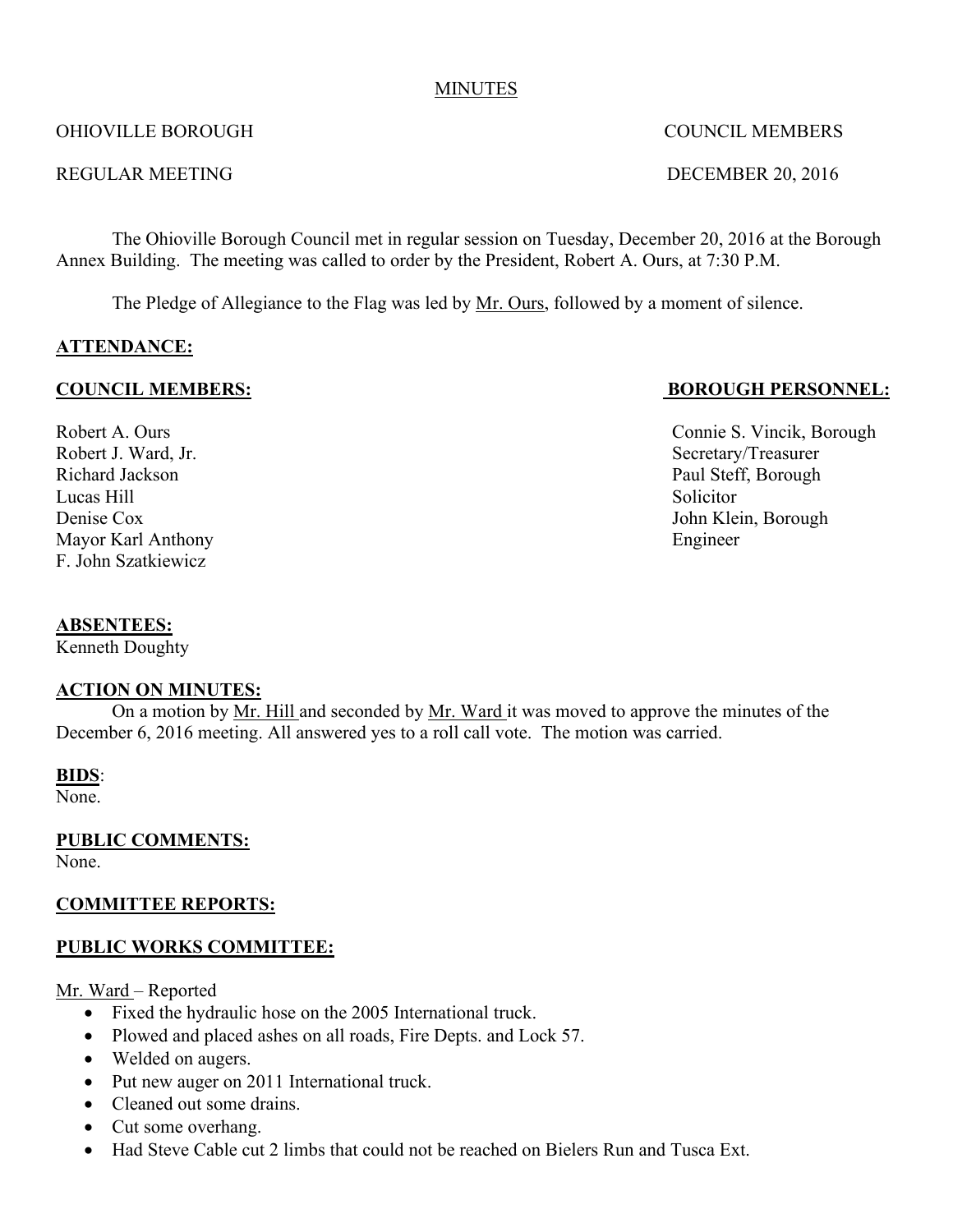- Tires needed for the pick-up truck.
- Closing the park.

#### **FINANCE / OFFICE COMMITTEE:**

Mr. Ours – Reported that monthly reconciliations have been completed and employee taxes have been paid.

## **LEGISLATIVE COMMITTEE:**

Mr. Szatkiewicz – No Report

# **PUBLIC UTILITIES COMMITTEE:**

Mr. Doughty– No Report

# **PUBLIC SAFETY COMMITTEE:**

Fire Committee – Ms. Cox – No Report

Police Committee – Ms. Cox – Discussed the calibration contract with YIS Cowden. #221 needs new tires. The spike system needs replaced.

## **MOTION TO APPROVE THE 2017 CALIBRATION CONTRACT FOR YIS COWDEN:**

On a motion by Ms. Cox and seconded by Mr. Hill it was moved to approve the 2017 calibration contract for YIS Cowden. Mr. Jackson voted no. Ms. Cox, Mr. Hill, Mr. Jackson, Mr. Szatkiewicz, Mr. Ward and Mr. Ours voted yes. The motion was carried.

## **MOTION TO PURCHASE NEW TIRES FOR #221 FROM CRAWFORD'S IN THE AMOUNT NOT TO EXCEED \$600.00:**

On a motion by Mr. Ward and seconded by Mr. Hill it was moved to purchase new tires for # 221 from Crawford's in the amount not to exceed \$600.00. All answered yes to a roll call vote. The motion was carried.

## **RECREATION COMMITTEE:**

Recreation Committee - Mr. Ward – Discussed pricing for the decking for the dock at Lock 57.

#### **MOTION TO PURCHASE THE DECKING FOR THE DOCK AT LOCK 57 NOT TO EXCEED \$3,000.00:**

On a motion by Mr. Hill and seconded by Ms. Cox it was moved to purchase the decking for the dock at Lock 57 not to exceed \$3,000.00. All answered yes to a roll call vote. The motion was carried.

## **REPORTS OF OFFICERS**:

Mayor – Reported

| Miles Patrolled on #220      |  |
|------------------------------|--|
| Miles Patrolled on #221      |  |
| Miles Patrolled on #222      |  |
| <b>Total Miles Patrolled</b> |  |

4,978

Ending: 87,020 934 Miles Patrolled Ending: 30,683 108 Miles Patrolled Ending: 155,045 3,936 Miles Patrolled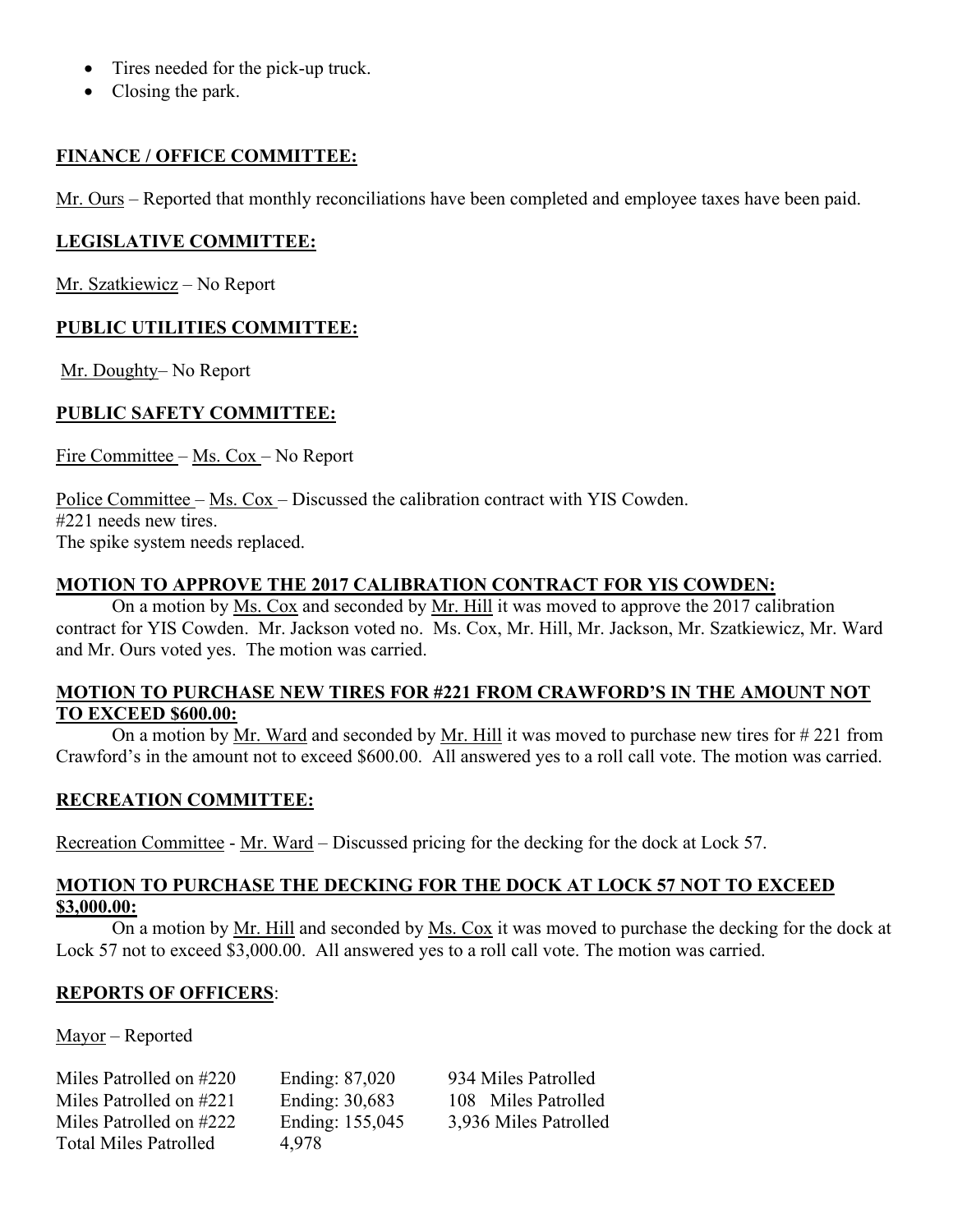Calls for Service Answered 1 Traffic Accidents Investigated Traffic Citations Issued Traffic Warnings Criminal Investigations Conducted Ordinance Violation Letter Sent 2 Non Traffic Citations Issued

Secretary – No Report

Treasurer – Treasurers Report was submitted for acceptance for the month of November 2016.

# **MOTION TO ACCEPT THE TREASURERS REPORT FOR NOVEMBER 2016:**

On a motion by Mr. Hill and seconded by Ms. Cox it was moved to accept the treasurers report for November 2016. All answered yes to a roll call vote. The motion was carried.

Planning Commission – No Report

Emergency Coordinator – No Report

Borough Solicitor – Discussed advertising the tax ordinance.

Borough Engineer – Discussed the tap in fee with Midland Borough. Suggested emailing them with our offer based off of our calculation.

Sewage Enforcement Officer – No Report

Tax Collector – No Report

**UNFINISHED BUSINESS:** - Maria Longo will be attending a meeting to discuss helping with grant monies.

**ACTION ON BILLS**: December 2016 bill list was submitted for approval.

## **ACTION TO APPROVE BILL LIST # 12:**

On a motion by Mr. Ward and seconded by Mr. Hill it was moved to approve bill list # 12. All answered yes to a roll-call vote. The motion was carried.

**ORDINANCES OR RESOLUTIONS:** Ordinance #199, adopting 2017 budget.

# **MOTION TO ADOPT THE 2017 BUDGET:**

On a motion by Mr. Hill and seconded by Ms. Cox it was moved to adopt the 2017 budget. All answered yes to a roll call vote. The motion was carried.

# **MOTION TO ADOPT AN ORDINANCE OF THE BOROUGH OF OHIOVILLE, COUNTY OF BEAVER AND THE COMMONWEALTH OF PENNSYLVANIA, FIXING THE TAX RATE FOR THE YEAR 2017:**

On a motion by Mr. Hill and seconded by Mr. Ward it was moved to adopt an ordinance of the Borough of Ohioville, County of Beaver and the Commonwealth of Pennsylvania, fixing the tax rate for the year 2017. All answered yes to a roll call vote. The motion was carried.